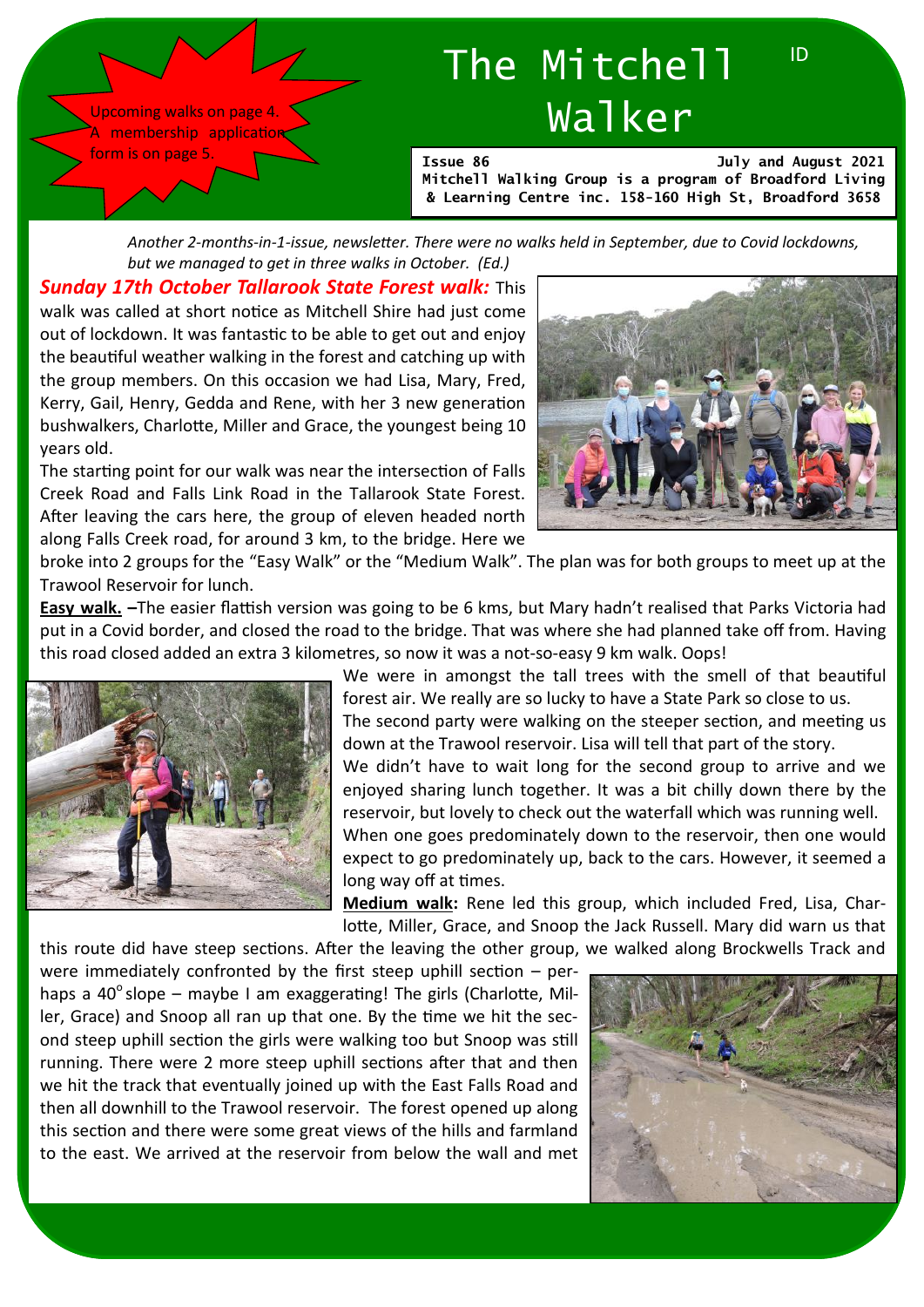up with the other group at the reservoir picnic area for lunch. The reservoir was full and provided a beautiful backdrop for the lunch stop.

After lunch, the whole group walked back along the "Easy walk" route and back to the cars. Fred estimated both routes were around 12 km in total. It was a most enjoyable walk. Thank-you Mary for organising it.

Thank you Lisa and Mary for reporting on your respective walks and Lisa and Kerry for the photographs.

*Sunday October 20th Hazeldene.* The walk this Sunday was to the scenic King Parrot Creek at Hazeldene. We started out at the General store. There was slight drizzle but it disappeared within a few minutes. Ben, Kerry, Paul, Yvonne, John and new member, Chris, set off towards the first bridge to the sound of a bubbling creek as the water churned at the rapids. Soon this sound was replaced with native bird calls and off we wandered along the asphalt path. Everyone decided to do the 10 km return trip and

soon we reached the picture-perfect BBQ area behind the Flowerdale Hotel, complete with benches, cover and toilets. Ben and Kerry were kept busy taking photos throughout the hike.

The turn-around point was at a cherry farm called 'Three Sisters', named after the 3 hills that it surrounded it. By some miracle 3 young girls appeared and sat on the fence watching us. We stayed there a few minutes before retracing the 2 km back to the BBQ area for lunch. (We thought this would make a great spot for a future Christmas party.) It was so peaceful, and the sun was shining.



The return to the General Store was quick and a coffee was a nice way to finish the day. The walk was led by Paul and he also wrote the report



## *October 21st to 24th. Working Bee on the AAWT (Australian Alpine Walking Track)*

The work was focused around the Taylors Crossing area, it's a section of track that has been closed for a number of years due to weed infection and general disrepair. The area is around the Omeo/ Benambra neck



of the woods. When Rene and I walked this section in 2014-2015 respectively, this section was not open. We had 10 km of open road to walk, instead of the bushland with spectacular views of the Mitta Mitta River.

Over the 4 days we retraced the track and found some of the old markers, on fallen down trees and over grown by bush or simply not there at all.Thank heavens for the GPS.

While we made a lot of progress, there is still plenty more to be done







*(Continued on page 3)*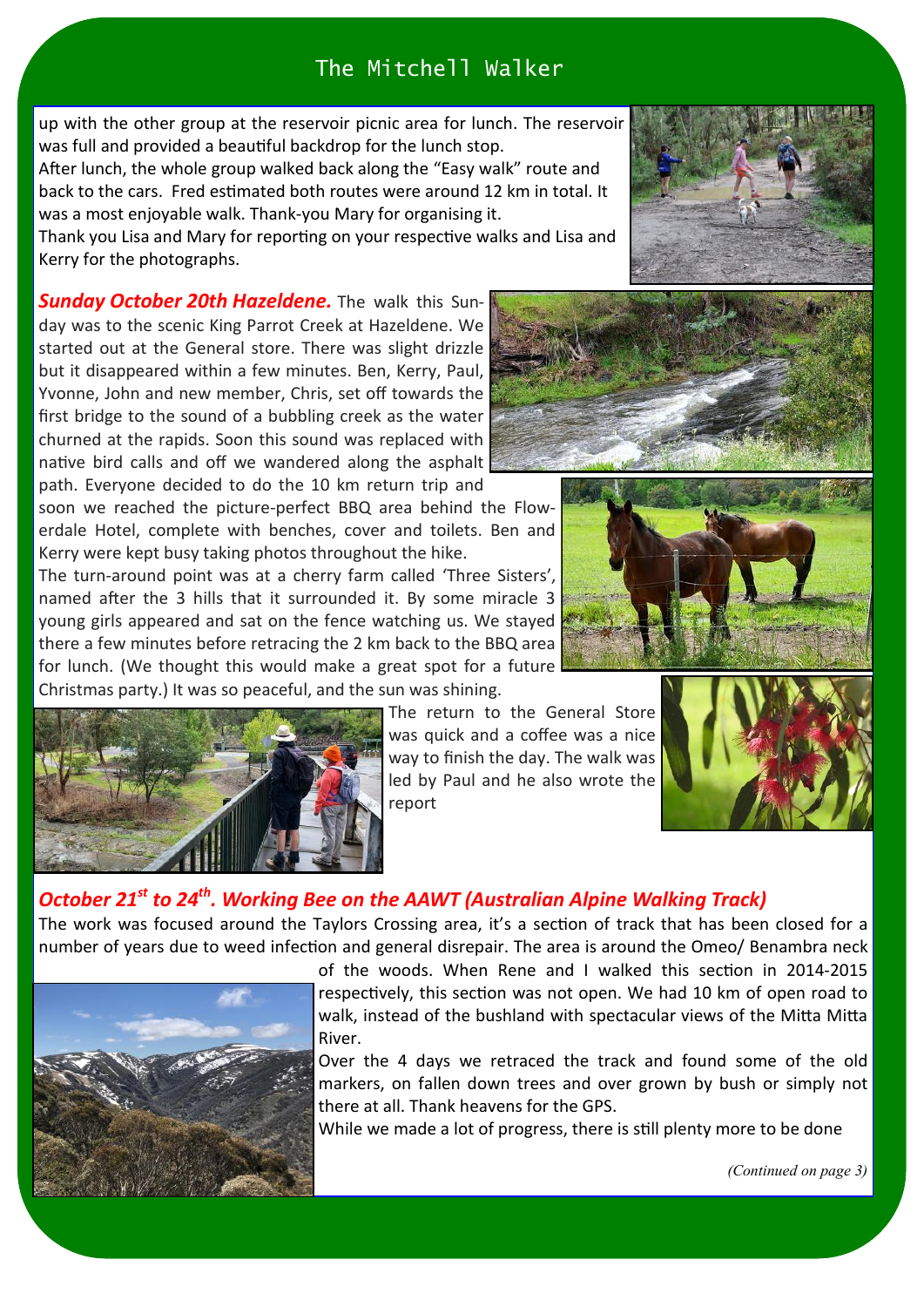and another working bee is planned for *18 to 21 November. The activity is advertised on "Park Connect" if people are interested.* This is being done through Parks Victoria and The Victorian Bush walking Association. There



are some dedicated workers there. It was a great experience and a pleasure to put a little back into this wonderful track that so many have enjoyed



over the years, and so many will continue to enjoy into the future.

*(Report by Mary Adams.)*

#### *October 31st. The Waterfalls walks*

The walkers were Mary, Kerry, & Jill. And we had an apology from Wayne Mc.G who normally joins any walk in the Kinglake area.

**Wombelano Falls.** There was an interesting drive into the falls. Thank heavens Parks Victoria had been in and cleared the way. The falls were running well, a beautiful veil of water to enjoy. Kerry found a Common Bird orchid there. I don't think it's very common as this was the first one that I have seen. It was wonderful to be out in the moist air and tall trees; just a few obstacles to climb over along the way.







Then we headed off to wards Mason **Falls** but decided to view the city

from Sugarloaf, first. The table and chairs have gone now, and I have suggested to Parks Victoria that a new one should be placed here, made of recycled plastic rather than wood. The campers would find that difficult to burn. After stunning views of the city and meeting up with a group of young people enjoying the great outdoors, we then continued to Mason Falls.

John, I think you were right. It was busy, but luckily we did find a place to park our car. Then we set off to view the falls. Kerry was certain that more orchids would be around, but we were not so lucky this time. The falls again

were spectacular, and we had a chance to have a front row view of them. It was lovely to see so many Melbourne people able to enjoy being out of lockdown. From here we went to the *Flying Tarts* for a cuppa, and after enjoying lunch outdoors on this specular day, we then headed for Mt Disappointment and the **Strath Creek Falls.** You guessed it, they were flowing well too. And people were there but not so many. Kerry was still orchid hunting and she found a spider orchid, clever girl. Jill and I were more fascinated by the rock formations. Jill spoke of her father being in St Johns ambu-



lance, and how they once did a rescue of a woman at these falls. We were grateful for the safety rails. A wonderful relaxing day out, for Mary Kerry & Jill.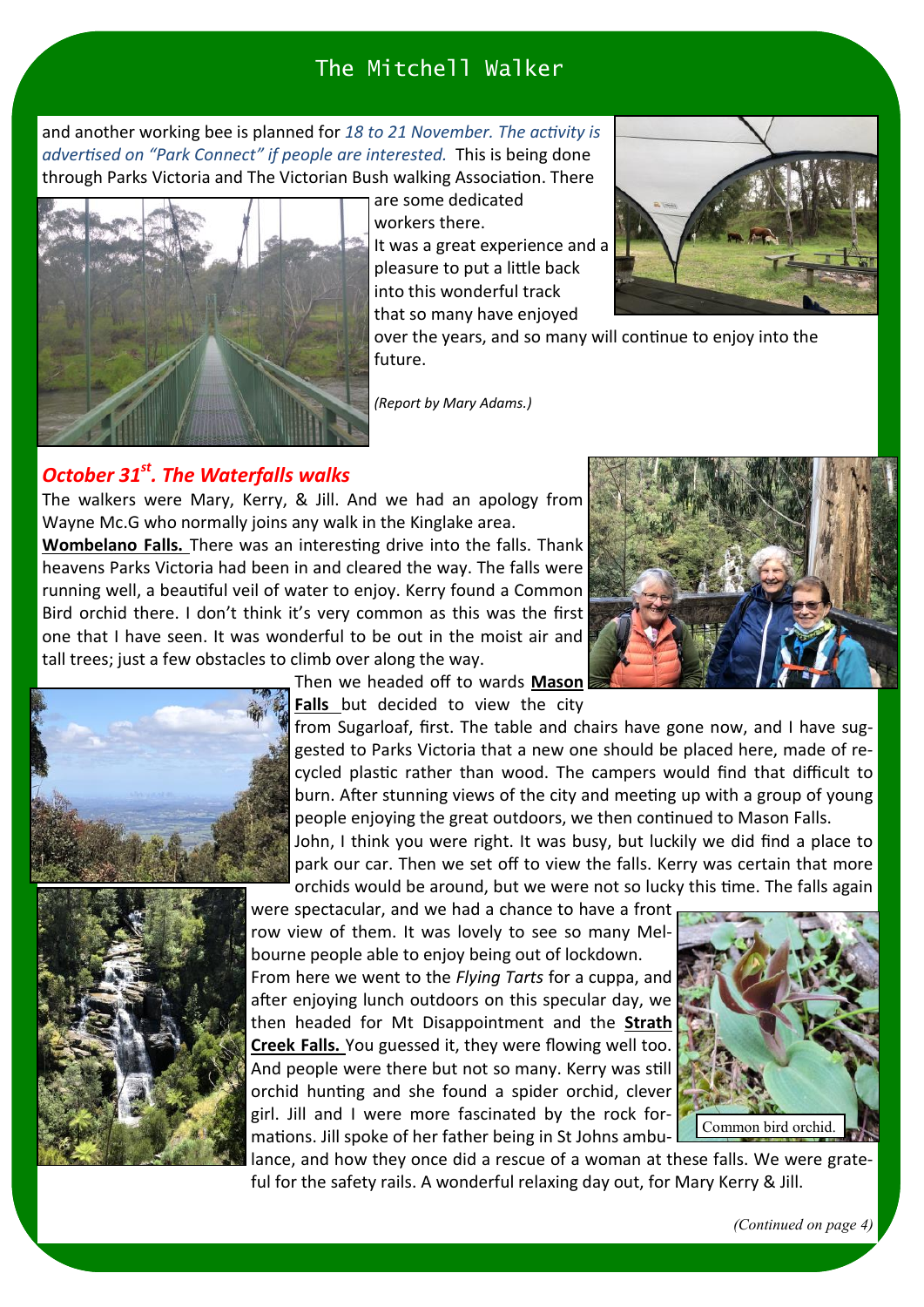### **Other news:**

- Annual fees, which cover insurance through Bushwalking Victoria, are now due. Methods available for paying this fee are detailed on the membership application form, on page 5 of this newsletter. While you might initially choose to pay the \$5.00/walk casual fee instead, after 3 walks, we would expect you to pay the annual fee; this is meant to be a trial period for new walkers, not an alternative way of paying.
- Finally, we are holding our AGM with the election of office bearers on Wednesday 8th November, at 7.30 pm. This will be held at Broadford Living and Learning Centre for up to 24 fully-vaccinated people, though others may join on Zoom if they let me know and ask for a link.

**Upcoming Walks.** These will also be discussed at the AGM on 8th November.

**Steavenson Falls, Marysville on Sunday 7th November.** See separate email sent out on 4/11/21. *November 12-13-14-15. Federation walks: Licola area high country.* **A combination of day walks** and overnight. Again, up in the air. More later.

*John Brissett (Editor)* 

*\*\* See Membership application form on the next page.*